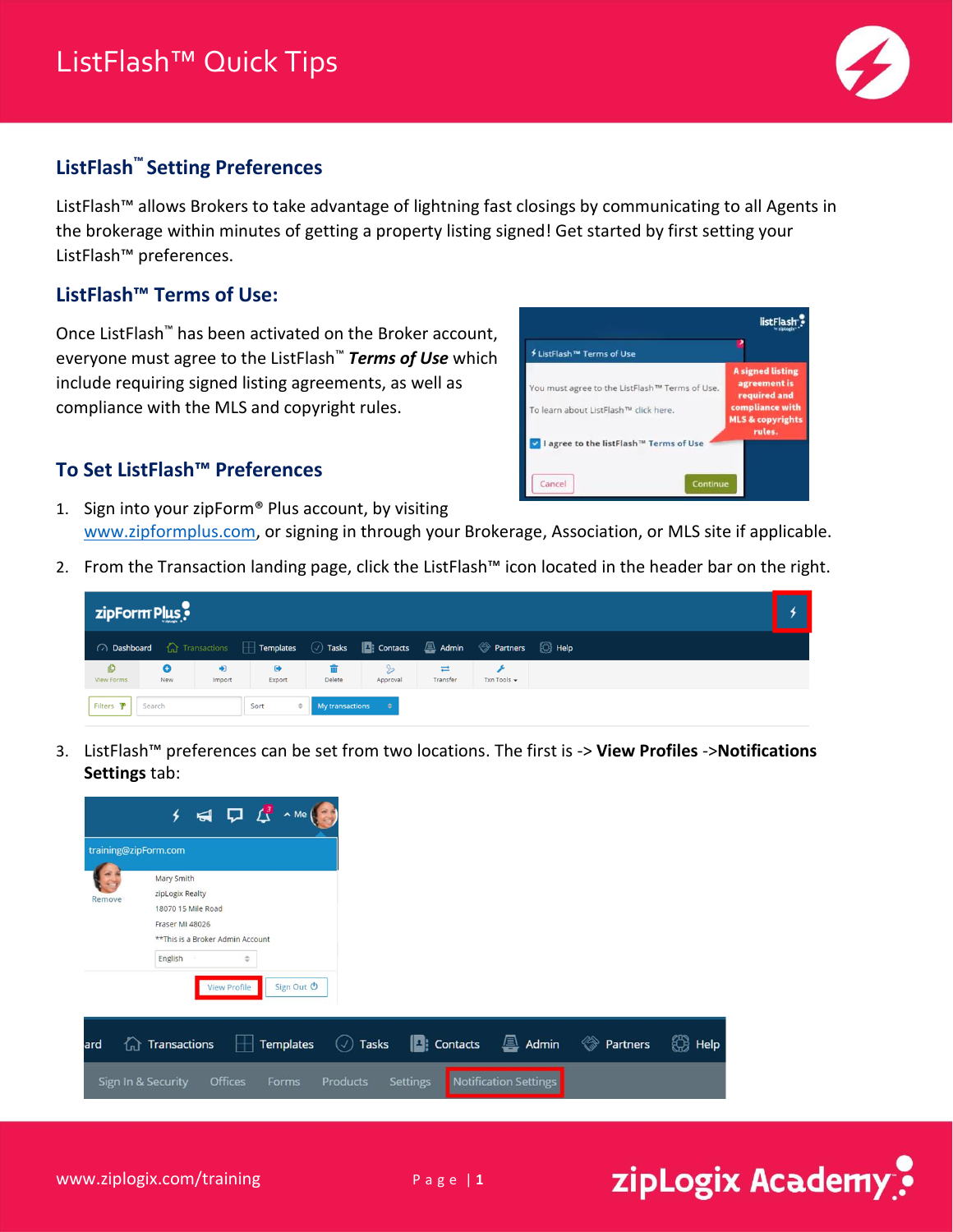

4. Scroll down to the bottom of the window to see the ListFlash™ preferences.

| ListFlash™                                                                                                         |
|--------------------------------------------------------------------------------------------------------------------|
| <b>Preferences</b>                                                                                                 |
| <b>Brokerage Location(s)</b><br>Receive ListFlash™ listings and ListFLash™ notifications from<br>selected offices. |
| $\vee$ NP Dodge (12345)                                                                                            |
| v zipLogix Realty (48026) default                                                                                  |
| South Office (45678)                                                                                               |
| Training Brokerage - North Office (12345)                                                                          |
| <b>Zip Code</b><br>Receive ListFlash™ listings and ListFlash™ notifications by zip<br>code.                        |
| <b>Notification Settings</b>                                                                                       |
| Do not email me                                                                                                    |
| Email me every time a new ListFlash™ is published                                                                  |

● Email me new ListFlash<sup>TM</sup> listings  $\boxed{Once \space daily \space \blacktriangledown}$ 

5. The second is directly from the ListFlash™ preferences modal by clicking the lightning bolt icon, then click **Preferences** in the upper right corner.

| $\binom{3}{2}$ Help<br>$\circledcirc$ Tasks<br>$\mathbf{A}$ Admin<br><sup>  •</sup> Partners<br><b>fa</b> Transactions<br>$\boxed{\blacksquare}$ : Contacts<br>(2) Dashboard<br>Templates<br>Н<br>O<br>٥<br>+D<br>$\bullet$<br>亩<br>$\mathcal{P}$<br>$\rightleftarrows$<br>F<br><b>View Forms</b><br>Transfer<br>Txn Tools +<br>New<br>Import<br>Export<br><b>Delete</b><br>Approval<br>Filters Y<br>Search<br>My transactions<br>Sort<br>$\Rightarrow$<br>٠<br>listFlash<br><b>&amp;</b> Preferences<br>$\overline{\mathbf{x}}$<br>by zipLogix<br><sup>8</sup> ListFlash <sup>™</sup> Preferences<br>Search<br><b>Preferences</b><br>Brokerage Location(s)<br>Receive ListFlash™ listings and ListFLash™ notifications from selected<br>offices.<br>4 - Views<br>NP Dodge (12345)<br>zipLogix Realty (48026) default<br>South Office (45678)<br>Training Brokerage - North Office (12345)<br>Zip Code<br>Receive ListFlash™ listings and ListFlash™ notifications by zip code.<br><b>Notification Settings</b><br>3214 Train River Road<br>\$385,<br>ipore Ct<br>\$270,000.00<br><b>Onsted, 48265</b><br>1406<br>Do not email me<br>Residential<br>Approx 1800 sqft<br>Email me every time a new ListFlash™ is published | zipForm Plus |  |  |  |  |  |  | ↯ |
|---------------------------------------------------------------------------------------------------------------------------------------------------------------------------------------------------------------------------------------------------------------------------------------------------------------------------------------------------------------------------------------------------------------------------------------------------------------------------------------------------------------------------------------------------------------------------------------------------------------------------------------------------------------------------------------------------------------------------------------------------------------------------------------------------------------------------------------------------------------------------------------------------------------------------------------------------------------------------------------------------------------------------------------------------------------------------------------------------------------------------------------------------------------------------------------------------------------------------|--------------|--|--|--|--|--|--|---|
|                                                                                                                                                                                                                                                                                                                                                                                                                                                                                                                                                                                                                                                                                                                                                                                                                                                                                                                                                                                                                                                                                                                                                                                                                           |              |  |  |  |  |  |  |   |
|                                                                                                                                                                                                                                                                                                                                                                                                                                                                                                                                                                                                                                                                                                                                                                                                                                                                                                                                                                                                                                                                                                                                                                                                                           |              |  |  |  |  |  |  |   |
|                                                                                                                                                                                                                                                                                                                                                                                                                                                                                                                                                                                                                                                                                                                                                                                                                                                                                                                                                                                                                                                                                                                                                                                                                           |              |  |  |  |  |  |  |   |
|                                                                                                                                                                                                                                                                                                                                                                                                                                                                                                                                                                                                                                                                                                                                                                                                                                                                                                                                                                                                                                                                                                                                                                                                                           |              |  |  |  |  |  |  |   |
|                                                                                                                                                                                                                                                                                                                                                                                                                                                                                                                                                                                                                                                                                                                                                                                                                                                                                                                                                                                                                                                                                                                                                                                                                           |              |  |  |  |  |  |  |   |
|                                                                                                                                                                                                                                                                                                                                                                                                                                                                                                                                                                                                                                                                                                                                                                                                                                                                                                                                                                                                                                                                                                                                                                                                                           |              |  |  |  |  |  |  |   |
|                                                                                                                                                                                                                                                                                                                                                                                                                                                                                                                                                                                                                                                                                                                                                                                                                                                                                                                                                                                                                                                                                                                                                                                                                           |              |  |  |  |  |  |  |   |
| 3 Beds<br>$Lot -$                                                                                                                                                                                                                                                                                                                                                                                                                                                                                                                                                                                                                                                                                                                                                                                                                                                                                                                                                                                                                                                                                                                                                                                                         |              |  |  |  |  |  |  |   |
| ● Email me new ListFlash™ listings<br>Once daily<br>2005 built<br>2.5 Baths<br>$\pmb{\mathrm{v}}$<br>201                                                                                                                                                                                                                                                                                                                                                                                                                                                                                                                                                                                                                                                                                                                                                                                                                                                                                                                                                                                                                                                                                                                  |              |  |  |  |  |  |  |   |
| 7 days on ListFlash™<br>stFlash™<br>Expires 4/27/2018<br>Expires 4/1                                                                                                                                                                                                                                                                                                                                                                                                                                                                                                                                                                                                                                                                                                                                                                                                                                                                                                                                                                                                                                                                                                                                                      |              |  |  |  |  |  |  |   |

Setting ListFlash™ preferences allows you to choose *from where* and *how often* you receive ListFlash™ notifications.